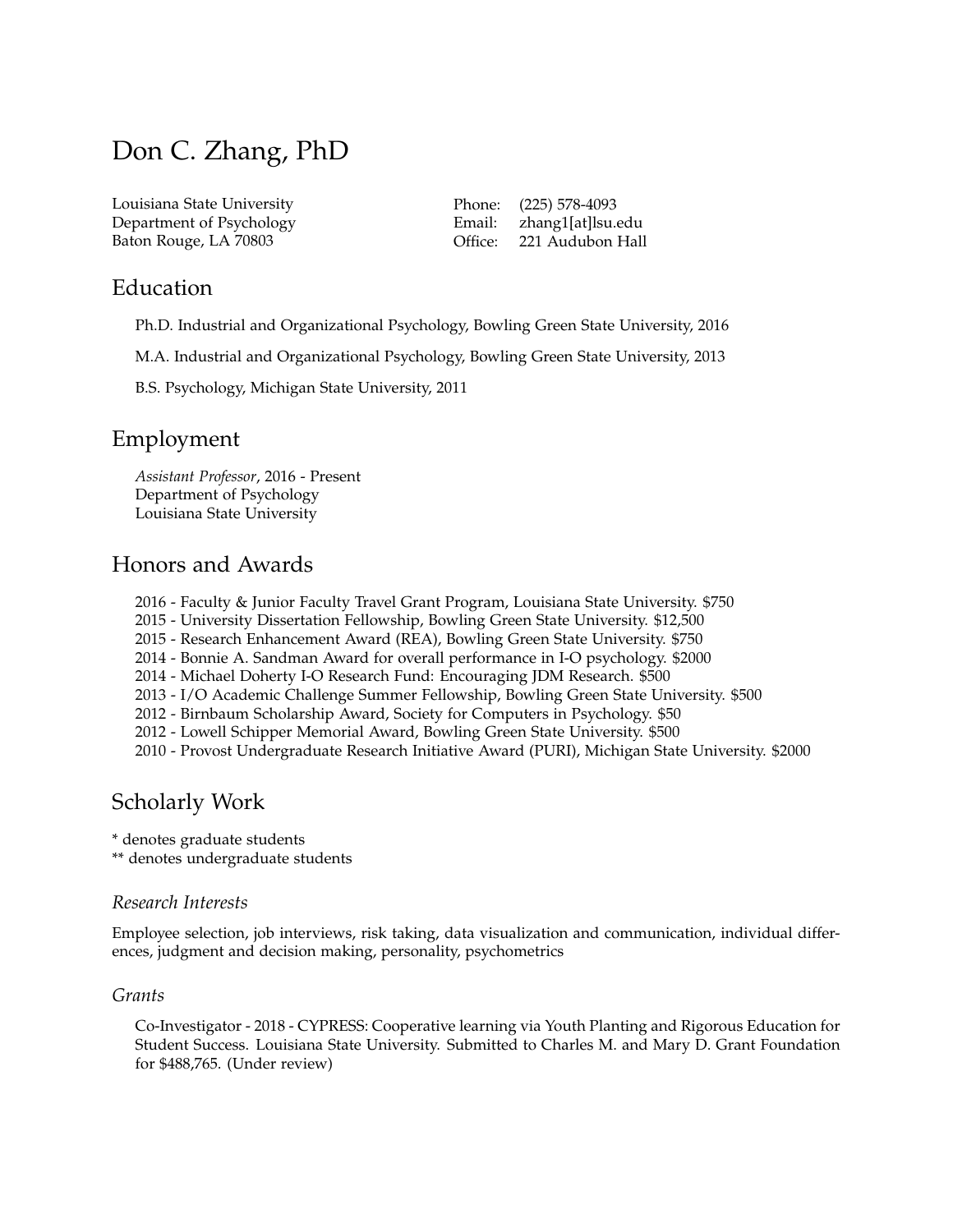Co-Investigator - 2018 - LSRCE: Center for Promotion of Academic Careers through Motivational Opportunities to Develop Emerging Leaders in STEP (LS-PAC Models). Louisiana State University. Submitted to National Science Foundation for \$2,499,999. (Funded)

PI - 2017 - Manship Summer Research Fellowship. Louisiana State University. \$5000. (Funded)

PI - 2016 - Assessing the expertise of subject matter experts: An empirical approch with the Cochran-Weiss-Shanteau (CWS) Index. SIOP Small Grant for \$6800. (Not Funded)

#### *Peer-Reviewed Articles*

**Zhang, D.C.**, Foster, G.C., & McKenna, M.G. (in press) Is the DOSPERT gender invariant? A psychometric test of gender invariance. *Journal of Behavioral Decision Making*

**Zhang, D.C.** (in press), Art of the sale: recommendations for sharing research with mainstream media and senior leaders, *Industrial and Organizational Psychology: Perspectives on Science and Practice*.

**Zhang, D.C.**, Highhouse, S., & Nye., Development and validation of the general risk propensity scale (GRiPS). (in press). *Journal of Behavioral Decision Making*

Highhouse, S., Nye, C.D., & **Zhang, D.C.** (in press), Dark motives and elective use of brainteaser interview questions. *Applied Psychology: An International Review*

**Zhang, D.C.** (2018), Understandability of alternative effect size statistics and development of a webbased calculator: Shiny-AESC. *Frontiers in Psychology*

Highhouse, S., Nye, C.D., & **Zhang, D.C.**, Rada, T.B. (2017), Structure of the DOSPERT: Is there evidence for a general risk factor, *Journal of Behavioral Decision Making*.

**Zhang, D.C.**, Highhouse, S., & Rada, T.B. (2016) Explaining sex differences on the Cognitive Reflection Test, *Personality and Individual Differences*

Highhouse, S. & **Zhang, D.C.** (2015), The new fruit fly for applied psychological research, *Industrial and Organizational Psychology: Perspectives on Science and Practice*.

### *Book Chapters*

**Zhang, D.C.** & Highhouse, S. (2018) Judgment and Decision Making in the Workplace. In Anderson, Ones, Sinangil, & Viswesvaran (Eds.), *Handbook of Industrial, Work, and Organizational Psychology 2nd Edition*.

### *Other Articles*

Litano, M., Collmus, A. & **Zhang, D.C.** (2018), Lost in translation: visually communicating validity evidence, *The Industrial and Orgazational Psychologist*, 55(4).

### *Under Review*

**Zhang, D.C.**, Highhouse, S., Brooks, M.E. & Zhang, Y., Communicating the validity of structured interviews with graphical visual aids. *International Journal of Selection and Assessment (revise and resubmit)*

**Zhang, D.C.** & Renshaw, T, An examination of the relationship between personality and college student subjective wellbeing: a bifactor model approach. *Journal of Happiness Studies (revise and resubmit)*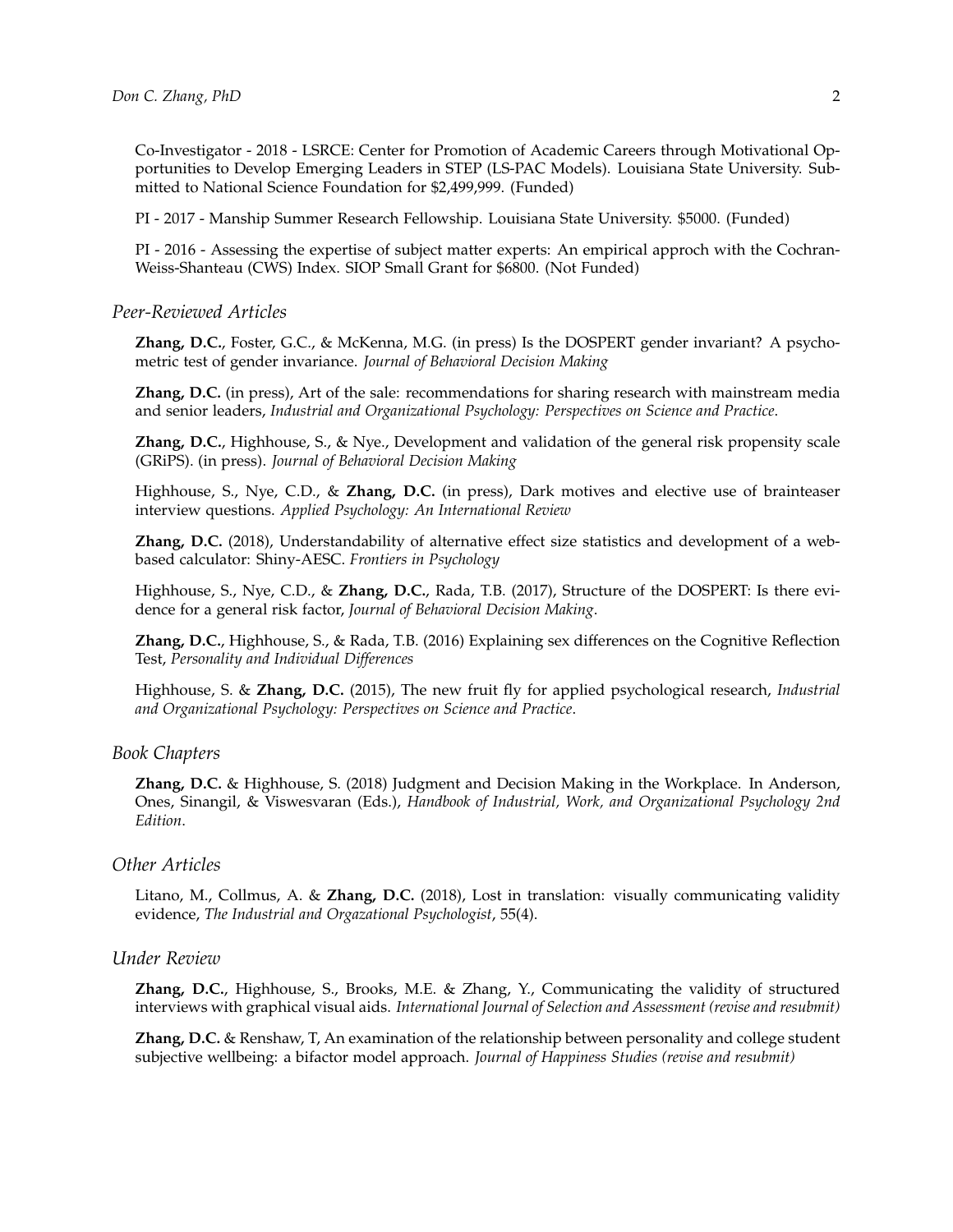**Zhang, D.C.**, & Ritter, K.J. Are stories more persuasive than advice? Overcoming resistance against the structured interview with stories *International Journal of Selection and Assessment (under review)*

Anderson, R.B., Leventhal, L.M., **Zhang, D.C.**, Fasko, D., Basehore, Z., Branch, J., Gamsby, C. & Patrick, T., Belief bias in assessing the Bayesian-rationality of others.*Judgment and Decision Making Journal (under review)*

### *Manuscripts in writing*

**Zhang, D.C.** & Kausel, E., Why do interviewers love their own questions? The role of labor, effort and justification. (writing, target journal: *Journal of Applied Psychology*)

**Zhang, D.C.**, Wang, Y., Howald, N., & Highhouse, S. Meta-analytic examination of risk-taking and personality. (Data collection, target journal: *Journal of Personality*)

**Zhang, D.C.**, McCord, J., & LeBlanc, A., Duck-sized horses or horse-sized ducks? The effect of oddball interview questions on applicant reaction and organizational personality perceptions. (writing, target journal: *Personnel Assessment and Decisions*)

**Zhang, D.C.**, Zhu, X. & Dalal, D., Linking dimensions of uncertainty to judgments and decisions toward hiring. (writing, target journal: *Journal of Applied Psychology*)

**Zhang, D.C.** & Wang, Y., Assessing expertise with the CWS method. (writing, target journal: *International Journal of Selection and Assessment*)

### *Chaired Symposia*

**Zhang, D.C.** & Doyle, B.\* "Decision-aid Aversion in Employee Selection", Symposium chaired at the Annual Meeting of the Society for Industrial and Organizational Psychology, Chicago, IL. April, 2018

### *Panels*

Lortie, B., Rosett, C.M., Thoroughgood, C.N., Walvoord, A.A. & **Zhang, D.C.**."Can you hear me now? Good. Communicating Science Effectively", Panel presented at the Annual Meeting of the Society for Industrial and Organizational Psychology, Chicago, IL. April, 2018

Chaney, C.M., Costelloe, W., Flicker, R.M., & **Zhang, D.C.**,"Current developments/issues in the practice of I-O psychology", Expert panel discussant at the Louisiana Psychological Association Conference. Kenner, LA. June, 2017

### *Conference Presentations*

Joseph, E.\*\* & **Zhang, D.C.** "The Distinctiveness of Risk-Taking from the Big Five Personality and its Narrow Facets ", Poster to be presented at the Society for Judgment and Decision Making Conference, New Orleans, November, 2018

**Zhang, D.C.** "Effect size presentation and confidence calibration: a Lens Modeling perspective", Poster to be presented at the Society for Judgment and Decision Making Conference, New Orleans, November, 2018

McCord, J.L.\*, Doyle, B.\*, & **Zhang, D.C.** "The Influence of Untraditional Interview Questions on Applicant Affective Reactions and Perceptions of Organizational Personality", Paper presented at the Louisiana Psychological Association Conference. Kenner, LA. May, 2018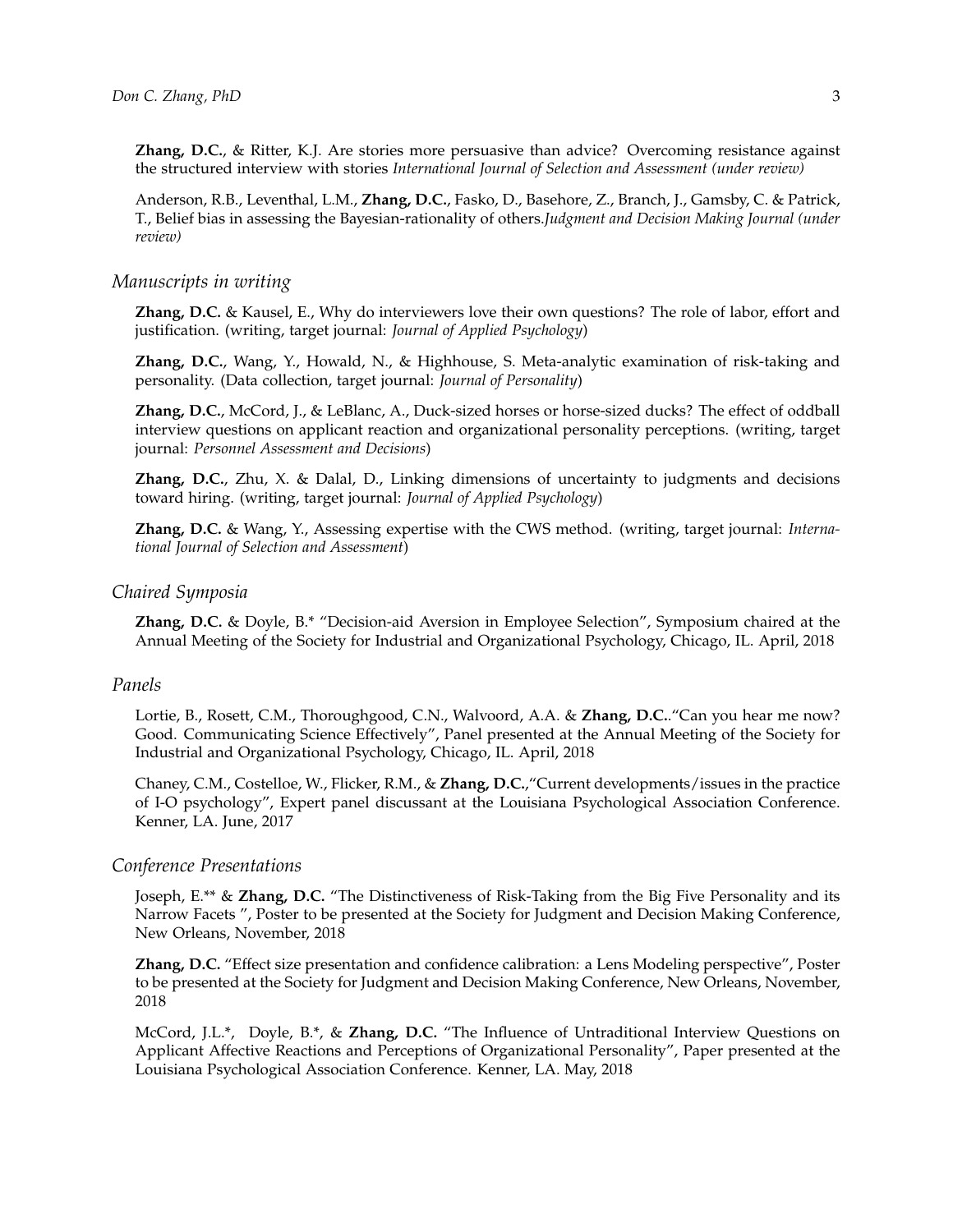**Zhang, D.C.** "Effect size presentation and confidence calibration: a Lens Modeling perspective", talk presented at the OK/JDM workshop, Manhattan, KS. April, 2018

**Zhang, D.C.** & Kausel, E.K. "Why do interviewers love their own questions? The role of labor, effort, and justification", in Decision-aid Aversion in Employee Selection. Symposium presented at the Annual Meeting of the Society for Industrial and Organizational Psychology, Chicago, IL. April, 2018

**Zhang, D.C.** & Ritter, K.J "Are stories more persuasive than advice? Overcoming resistance against the structured interview with story-telling", in How Judgment and Decision-Making Research Can Inform Effective I/O Practice. Symposium presented at the Annual Meeting of the Society for Industrial and Organizational Psychology, Chicago, IL. April, 2018.

**Zhang, D.C.**, McCord, J.L.\*, LeBlanc, A.\*\* "Horse-sized duck or duck-sized horse? An examination of the utility of and applicant reaction to odd-ball pre-employment interview questions", Expert panel chaired at the Louisiana Psychological Association Conference. Kenner, LA. June, 2017

**Zhang, D.C.**, Zhang, Y., Highhouse, S., & Brooke, M.E. "Communicating the validity of structured interviews with Icon arrays", in Cross-fertilizing JDM and IOOB: Advances in Applied Judgment and Decision-Making. Symposium presented at the Annual Meeting of the Society for Industrial and Organizational Psychology, Anaheim, CA. April, 2016.

Barratt, C.L., **Zhang, D.C.**, Highhouse, S., & Brooks, M.E. "Risk-taking and depression: the combined effects on negative employee behavior". Poster to be presented at the 36rd Annual Conference of the Society for Judgment and Decision Making. Chicago, IL. November, 2015

**Zhang, D.C.**, Zhu, X., & Dalal, D.K. "Linking uncertainty dimensions to performance predictions during selection". Poster presented at the Annual Meeting of the Society for Industrial and Organizational Psychology, Philadelphia, PA. April, 2015

*Finalist for John Flanagan Student Contribution at SIOP, 2015*

Zhang, Y., **Zhang, D.C.**, Highhouse, S., & Brooks, M.E. "The role of interactive visual-aids in communicating effect size statistics". Poster presented at the 35rd Annual Conference of the Society for Judgment and Decision Making. Long Island, CA. November, 2014

**Zhang, D.C.**, Highhouse, S., Petersen, & N., Rada, T. "The use of analogies to communicate advantages of structured interviews". Poster presented at the 35rd Annual Conference of the Society for Judgment and Decision Making. Long Island, CA. November, 2014

Anderson, R.B. & **Zhang, D.C.** "Large, significant group effects do not require reliable dependent measures". Poster presented at the 36th Annual Conference of the Cognitive Science Society. Quebec City, Canada. July, 2014.

Highhouse, S., Nye, C.D., **Zhang, D.C.**, & Rada, T. "Is there a general appetite for risk?", in New Findings in JDM & I-O Research: Understanding Individual Decision Making. Symposium presented at the Annual Meeting of the Society for Industrial and Organizational Psychology, Honolulu, HI. May, 2014.

Weinhardt, J.M., **Zhang, D.C.**, & Morse, B. "The importance of computational models in theory development and testing", in Newer and Lesser-used Methods in I-O Psychology. Symposium presented at the Annual Meeting of the Society for Industrial and Organizational Psychology, Honolulu, HI. May, 2014.

Berger, J.L., Zickar, M.J., Khosravi, J.Y., **Zhang, D.C.**, & King, R. "Cybervetting: A common antecedents model". Poster presented at the Annual Meeting of the Society for Industrial and Organizational Psychology, Honolulu, HI. May, 2014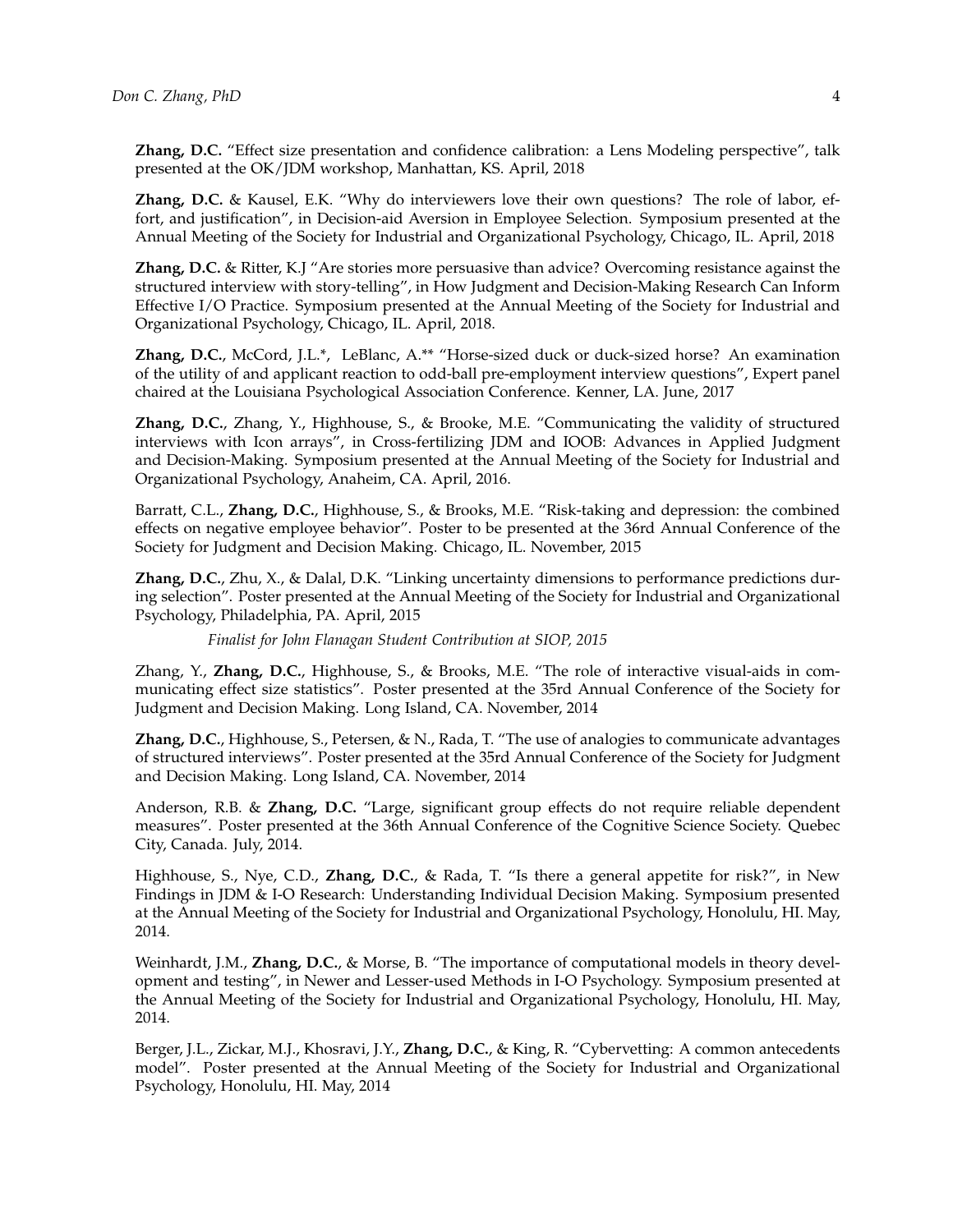**Zhang, D.C.**, Nye C.D., & Konik, K\*."Effects of time pressure on faking". Poster presented at the 34rd Annual Conference of the Society for Judgment and Decision Making. Toronto, Canada. November, 2013.

**Zhang, D.C.**, & Anderson, R.B. "The effect of presentation mode on decoy effect". Poster presented at the 42md Annual Meeting of the Society for Computers in Psychology. Minneapolis, MN. November, 2012.

**Zhang, D.C.**, Brooks, M.E. & Moracz, K. "If you cant make a decision, flip a coin". Poster presented at the 33rd Annual Conference of the Society for Judgment and Decision Making. Minneapolis, MN. November, 2012.

Anderson, R.B., **Zhang, D.C.** & Jaffee, S.D. "Sampling environment and the distribution of implicit and explicit subjective correlations". Poster presented at the 52nd Annual Meeting of Psychonomics Society. Seattle, WA. November, 2011.

\* denotes student co-authors

### *Media Outreach*

[Psychology Times, 2018](http://thepsychologytimes.com/psyc-times-pdfs/The-Psychology-Times-Vol-9-No-4.pdf)

### Technical Reports

Berger, J., Bialko, C., Moracz, K., Toumbeva, T., **Zhang, D.C.** & Matthews, R., Behaviorally-Anchored Interview and Rating Scales for Selection of Seasonal Front Line Cedar Fair Employees. Prepared for Cedar Fair Entertainment Company. 2014. Role: Co-Leader.

### Courses Taught

Psych 2700 - Statistical Methods I, *Bowling Green State University*

Psych 3050 - Intro to Personnel and Industrial Psychology, *Louisiana State University*

Psych 2000 - Intro to Psychology, *Louisiana State University*

Psych 2017 - Experimental Research Methods, *Louisiana State University*

### Professional Development

### *Professional Membership*

Society for Judgment and Decision Making (SJDM)

Society of Industrial and Organizational Psychology (SIOP)

Society for Human Resource Management (SHRM)

### *Professional Service*

2017-present - Member, Visibility Committee, Society for Industrial and Organizational Psychology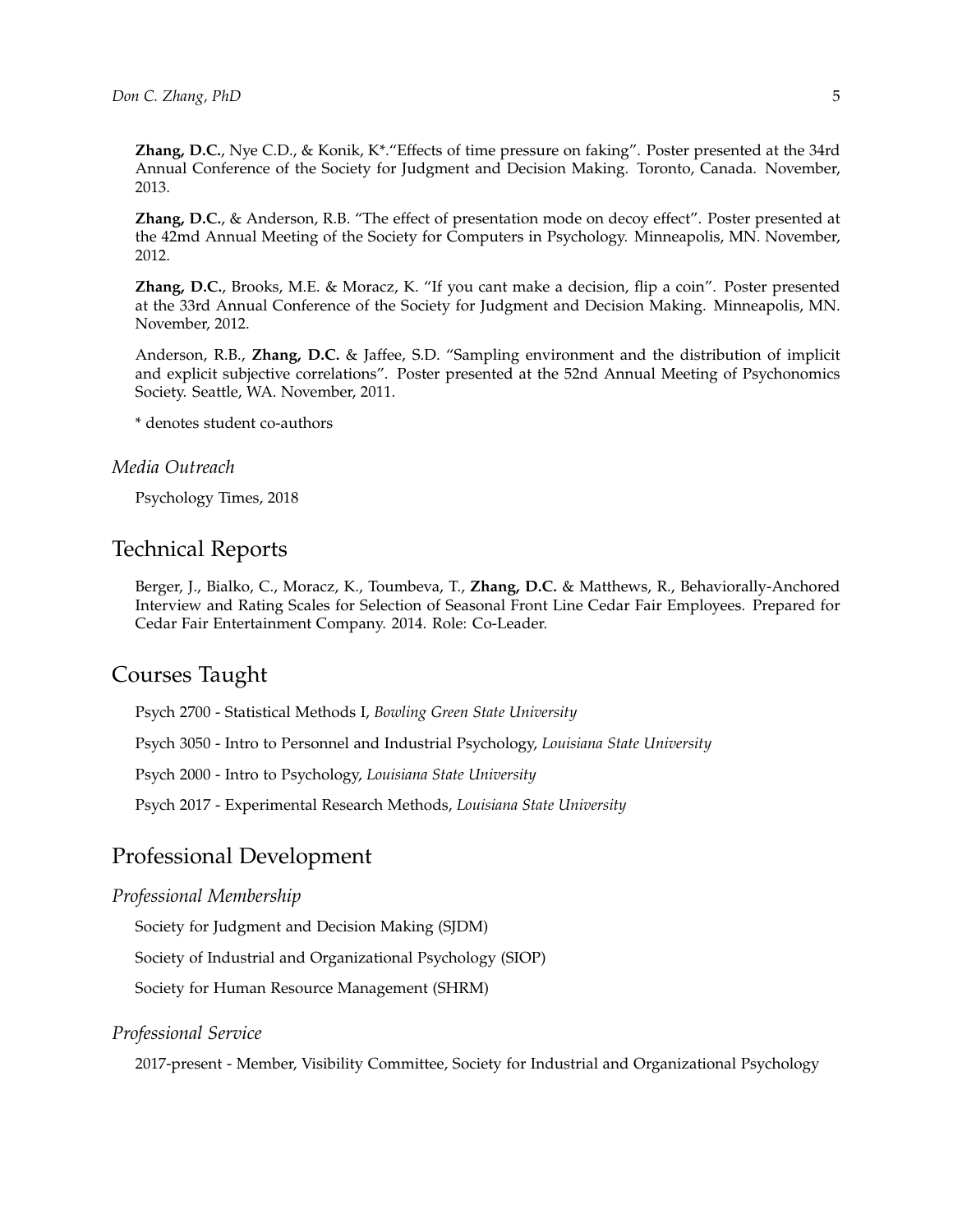### *College Service*

2017 - HSS Instructional Impact Fee Committee, Louisiana State University

### *Departmental Service*

2018-Present - Curriculum Assessment Committee, Louisiana State University 2017-Present - Policy and Planning Committee, Louisiana State University 2017-Present - Committee on Diversity and Outreach in Psychology, Louisiana State University 2016-2018 - Faculty Search Committee, Louisiana State University 2013-2014 - Faculty Search Committee, Bowling Green State University 2013-2014 - I/O Area Graduate Student Representative, Bowling Green State University 2013 - Graduate Student Orientation Development Leader, Bowling Green State University 2013 - Psychology Graduate Students Act for Change Together, Bowling Green State University

### *Ad-hoc Reviewing*

#### **Peer-reviewed Journals**

Journal of Business Research, Cognitive Processing, International Journal of Selection and Assessment, Journal of Economic Psychology

### **Conferences**

Society for Industrial and Organizational Psychology

### *Workshops*

Computational Modeling, Jeff Vancouver, Bowling Green State University, 4/13/2012 Doing Bayesian Data Analysis, John Krushke, Michigan State University, 9/14/2012

### *Theses and Dissertations*

#### **Undergraduate Theses**

Elizabeth Joseph (Chair), Louisiana State University, 2018-2019 Dominique Carr (Chair), Louisiana State University, 2018-2019

#### **Masters Theses**

Chelsea Hightower, Louisiana State University, 2018-2019